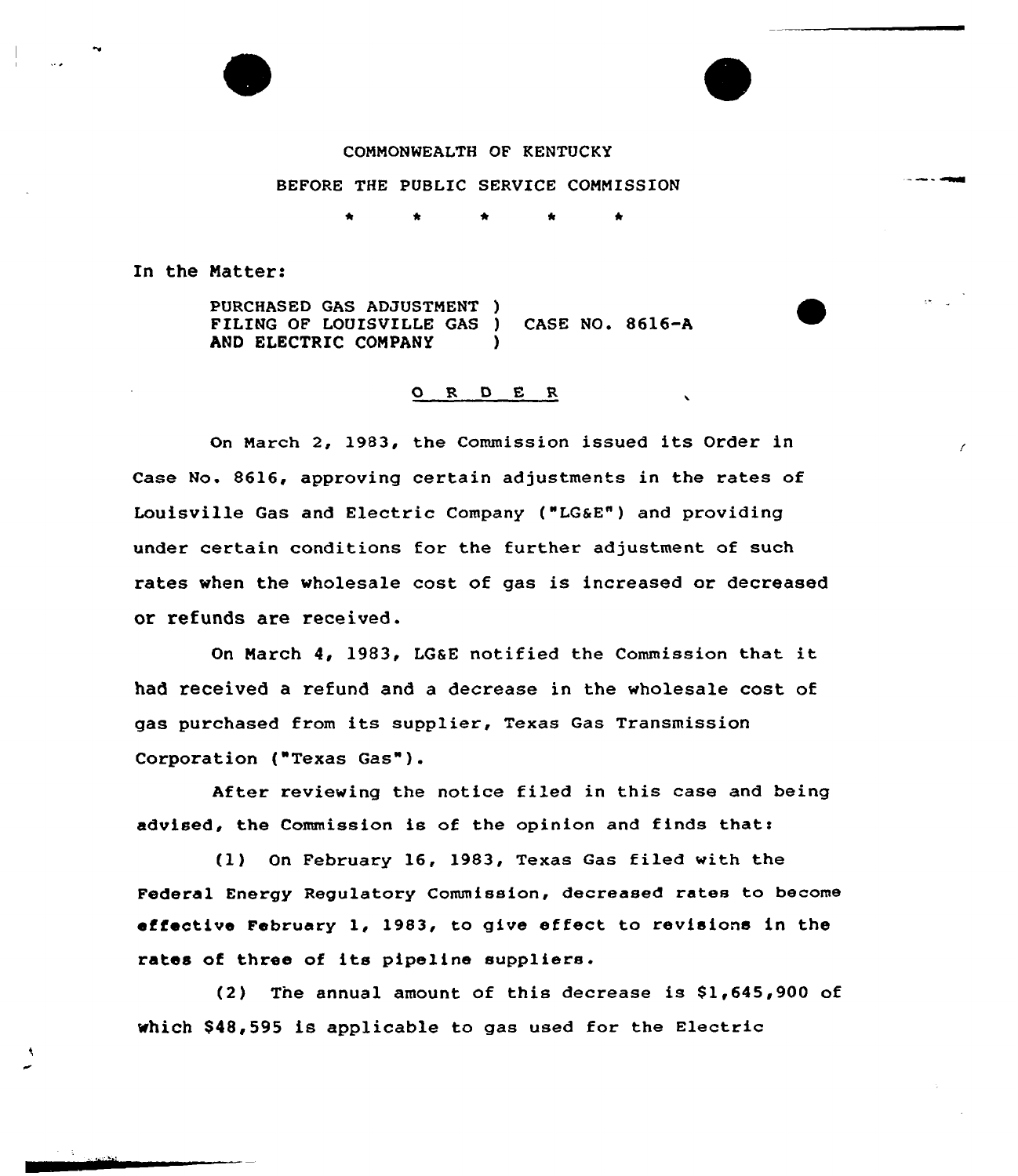Department fuel and \$1,597,305 is applicable to LG&E's gas customers. The result is a downward adjustment in the purchased gas adjustment of 3.23 cents per Ncf, or .323 cents per 100 cubic feet, which is proper to give effect to the Texas Gas decrease.

(3) LQ&E proposed to place the decreased rates into effect on April 1, 1983. Because the rates filed by Texas Gas were retroactive, LG&E was unable to make a timely filing with this Commission. Therefore, LG&E will have a refund obligation in connection with purchases from Texas Gas for the months of February and March 1983.

0

I

(4} The estimated refundable amount to LG&E's gas customers is \$283,059, after reduction of \$5,606 for that portion applicable to gas used as Electric Department fuel. LG&E proposed to establish a refund factor of .057 cents per 100 cubic feet effective April 1, 1983, and continuing for 12 months or until such refund obligation has been discharged. LG&E also proposed to adjust the refundable amount of \$283,059 upward or downward, as the case may be, when actual figures are available.

(5) LG&E should refund the amount reported in its application plus interest at a rate equal to the average of the "3-month Commercial Paper Rate" for the immediately preceding 12-month period less 1/2 of 1 percent to cover the costs of refunding. These monthly rates are reported in both the Federal Reserve Bulletin and the Federal Reserve Statistical Release

 $-2-$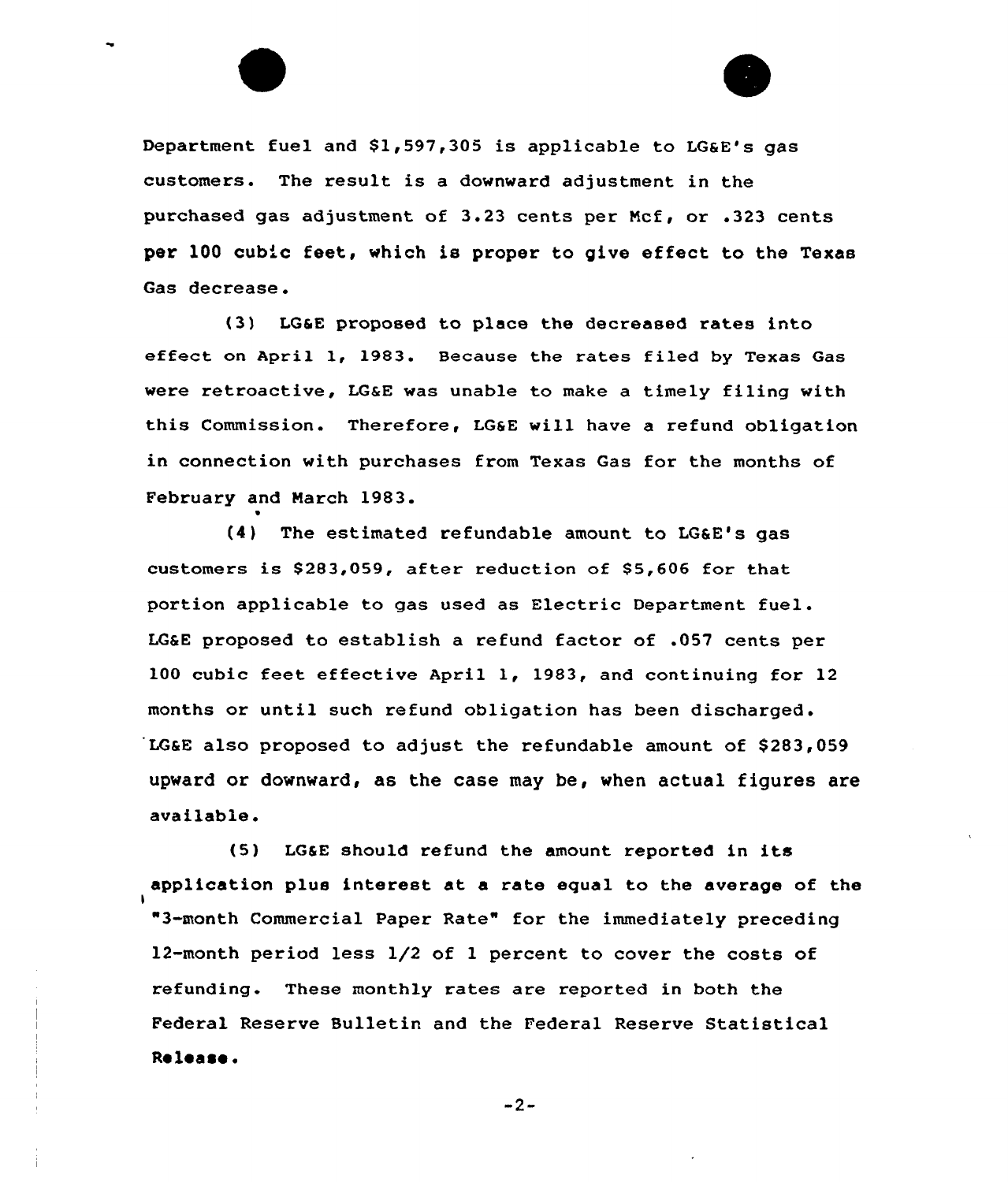(6) The purchased gas adjustment of LG&E shall be adjusted to the following, effective April 1, 1983: PGA corresponding to Base Supplier Rate Refund Factor effective December 1981, and continuing for 12 months or until company has discharged its refund obligation from Case No. 7799-E <sup>~</sup> Refund Factor effective April 1, 1983, and continuing for <sup>12</sup> months or until company has discharged its refund obligation from Case No. 8616-A  $(.323)$ g (.074)  $(.057)$ Total Adjustment Per 100 Cubic Feet  $(.454)$ g

IT IS THEREFORE ORDERED that the purchased gas adjustment sought by LG&E as set out in Finding  $(6)$  above be and it hereby is approved effective with gas supplied on and after April 1, 1983.

IT IS FURTHER ORDERED that LQ&E shall apply a refund factor in the amount of .057 cents per 100 cubic feet of gas as reduction in the purchased gas adjustment beginning on April 1, 1983, and remaining in effect until such time as the amount refunded equals the refundable amount herein plus interest.

IT IS FURTHER ORDERED that within 30 days after the date of this Order, LG&E shall file with this Commission its revised tariff sheets setting out the rates approved herein.

IT IS FURTHER ORDERED that for the purpose of the future application of the purchased gas adjustment clause of LG&E the base rate for purchased gas shall be: